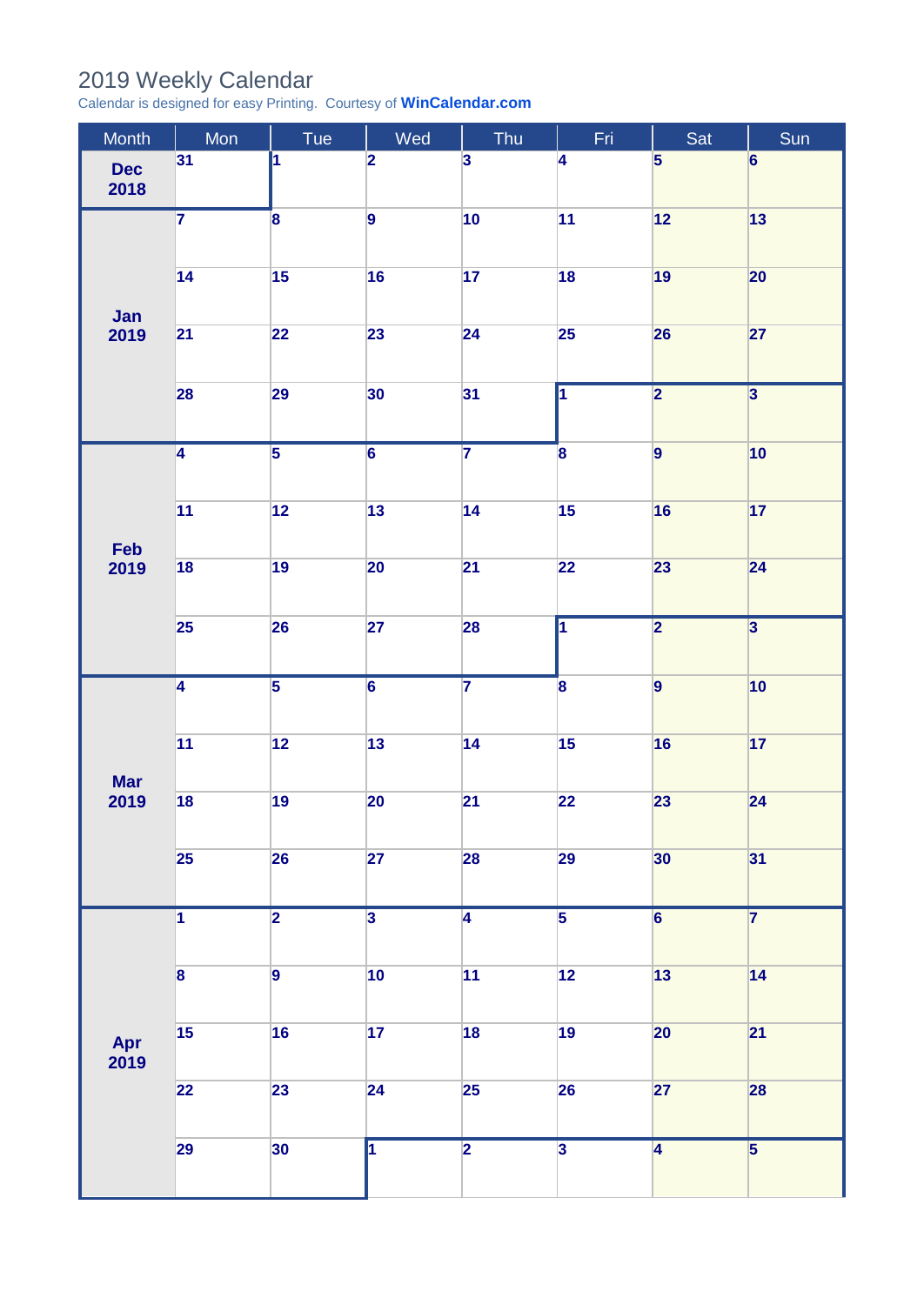| Month              | Mon                     | Tue                     | Wed                     | Thu                     | Fri,            | Sat                     | Sun                     |
|--------------------|-------------------------|-------------------------|-------------------------|-------------------------|-----------------|-------------------------|-------------------------|
|                    | 6                       | 7                       | 8                       | 9                       | 10              | 11                      | 12                      |
|                    |                         |                         |                         |                         |                 |                         |                         |
|                    | 13                      | 14                      | 15                      | 16                      | 17              | 18                      | 19                      |
| <b>May</b>         |                         |                         |                         |                         |                 |                         |                         |
| 2019               | 20                      | 21                      | 22                      | 23                      | 24              | <b>25</b>               | 26                      |
|                    |                         |                         |                         |                         |                 |                         |                         |
|                    | 27                      | 28                      | 29                      | 30                      | 31              | $\overline{\mathbf{1}}$ | $\overline{\mathbf{2}}$ |
|                    |                         |                         |                         |                         | $\overline{7}$  |                         |                         |
|                    | $\overline{3}$          | $\overline{4}$          | $\overline{5}$          | $\overline{6}$          |                 | $\mathbf{8}$            | 9                       |
|                    | 10                      | 11                      | 12                      | 13                      | 14              | 15                      | 16                      |
|                    |                         |                         |                         |                         |                 |                         |                         |
| Jun<br>2019        | 17                      | 18                      | 19                      | 20                      | $\overline{21}$ | 22                      | 23                      |
|                    |                         |                         |                         |                         |                 |                         |                         |
|                    | $\overline{24}$         | 25                      | 26                      | $\overline{27}$         | 28              | 29                      | 30                      |
|                    |                         |                         |                         |                         |                 |                         |                         |
|                    | $\overline{\mathbf{1}}$ | $\overline{\mathbf{2}}$ | $\overline{3}$          | $\overline{4}$          | $\overline{5}$  | $\overline{6}$          | 7                       |
|                    |                         |                         |                         |                         |                 |                         |                         |
| Jul<br>2019        | $\overline{\mathbf{8}}$ | $\overline{9}$          | 10                      | 11                      | 12              | 13                      | 14                      |
|                    |                         |                         |                         |                         |                 |                         |                         |
|                    | 15                      | 16                      | 17                      | 18                      | 19              | $20\,$                  | 21                      |
|                    |                         |                         |                         |                         |                 |                         |                         |
|                    | 22                      | 23                      | 24                      | 25                      | 26              | 27                      | 28                      |
|                    |                         |                         |                         |                         |                 |                         |                         |
|                    | 29                      | 30                      | 31                      | $\overline{\mathbf{1}}$ | $\overline{2}$  | $\overline{\mathbf{3}}$ | $\overline{4}$          |
|                    | $\overline{\mathbf{5}}$ | $\overline{6}$          | $\overline{\mathbf{7}}$ | $\overline{\mathbf{8}}$ | $\overline{9}$  | 10                      | 11                      |
| Aug<br>2019        |                         |                         |                         |                         |                 |                         |                         |
|                    | 12                      | 13                      | 14                      | 15                      | 16              | 17                      | 18                      |
|                    |                         |                         |                         |                         |                 |                         |                         |
|                    | 19                      | 20                      | 21                      | 22                      | 23              | 24                      | 25                      |
|                    |                         |                         |                         |                         |                 |                         |                         |
|                    | 26                      | 27                      | 28                      | 29                      | 30              | 31                      | $\overline{\mathbf{1}}$ |
|                    |                         |                         |                         |                         |                 |                         |                         |
| <b>Sep</b><br>2019 | $\overline{2}$          | $\overline{\mathbf{3}}$ | $\overline{4}$          | $\overline{5}$          | $\overline{6}$  | $\overline{7}$          | $\overline{\mathbf{8}}$ |
|                    |                         |                         |                         |                         |                 |                         |                         |
|                    | $\overline{9}$          | 10                      | 11                      | 12                      | 13              | 14                      | 15                      |
|                    |                         |                         |                         |                         |                 |                         |                         |